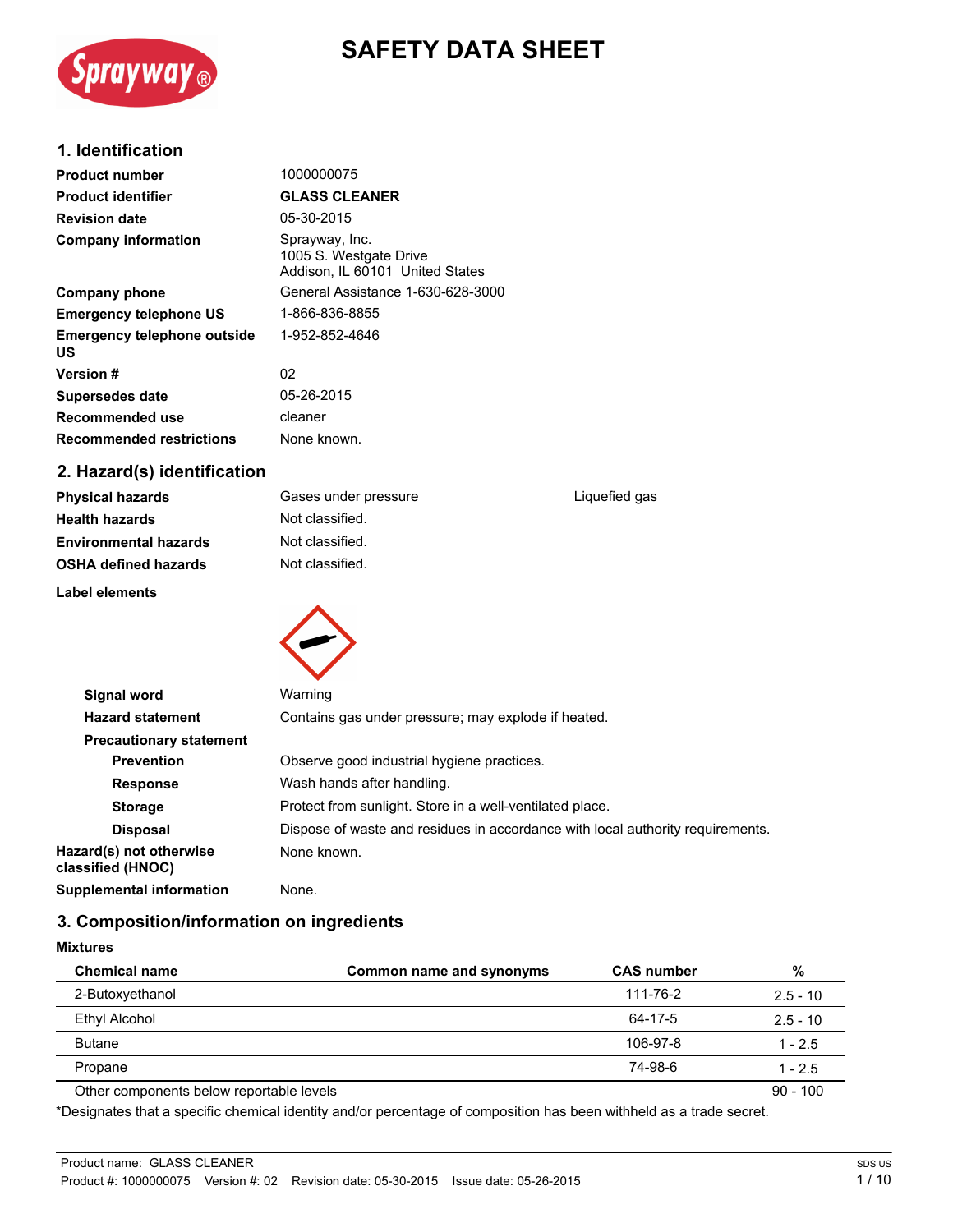## **4. First-aid measures**

| Inhalation                                                                   | Move to fresh air. Get medical attention if symptoms persist.                                                                                                                         |
|------------------------------------------------------------------------------|---------------------------------------------------------------------------------------------------------------------------------------------------------------------------------------|
| <b>Skin contact</b>                                                          | Get medical attention if irritation develops and persists.                                                                                                                            |
| Eye contact                                                                  | Immediately flush with plenty of water for at least 15 minutes. If easy to do, remove contact lenses.<br>Continue rinsing. Get medical attention if irritation develops and persists. |
| Ingestion                                                                    | Rinse mouth.                                                                                                                                                                          |
| <b>Most important</b><br>symptoms/effects, acute and<br>delayed              | Direct contact with eyes may cause temporary irritation.                                                                                                                              |
| Indication of immediate<br>medical attention and special<br>treatment needed | Provide general supportive measures and treat symptomatically.                                                                                                                        |
| <b>General information</b>                                                   | Ensure that medical personnel are aware of the material(s) involved, and take precautions to<br>protect themselves.                                                                   |

## **5. Fire-fighting measures**

| Suitable extinguishing media                                     | Water fog. Foam. Dry chemical powder. Carbon dioxide (CO2).                                                                                                                                                                                                                                                                                                                                                                                                                                        |
|------------------------------------------------------------------|----------------------------------------------------------------------------------------------------------------------------------------------------------------------------------------------------------------------------------------------------------------------------------------------------------------------------------------------------------------------------------------------------------------------------------------------------------------------------------------------------|
| Unsuitable extinguishing<br>media                                | Do not use water jet as an extinguisher, as this will spread the fire.                                                                                                                                                                                                                                                                                                                                                                                                                             |
| Specific hazards arising from<br>the chemical                    | Contents under pressure. During fire, gases hazardous to health may be formed.                                                                                                                                                                                                                                                                                                                                                                                                                     |
| Special protective equipment<br>and precautions for firefighters | Self-contained breathing apparatus and full protective clothing must be worn in case of fire.                                                                                                                                                                                                                                                                                                                                                                                                      |
| Fire-fighting<br>equipment/instructions                          | In case of fire: Stop leak if safe to do so. Do not move cargo or vehicle if cargo has been exposed<br>to heat. Move containers from fire area if you can do so without risk. Cool containers exposed to<br>heat with water spray and remove container, if no risk is involved. Containers should be cooled<br>with water to prevent vapor pressure build up. For massive fire in cargo area, use unmanned hose<br>holder or monitor nozzles, if possible. If not, withdraw and let fire burn out. |
| <b>Specific methods</b>                                          | Use standard firefighting procedures and consider the hazards of other involved materials.                                                                                                                                                                                                                                                                                                                                                                                                         |
| <b>General fire hazards</b>                                      | No unusual fire or explosion hazards noted.                                                                                                                                                                                                                                                                                                                                                                                                                                                        |

#### **6. Accidental release measures**

| <b>Personal precautions,</b><br>protective equipment and<br>emergency procedures | Keep unnecessary personnel away. Keep people away from and upwind of spill/leak. Keep out of<br>low areas. Wear appropriate protective equipment and clothing during clean-up. Emergency<br>personnel need self-contained breathing equipment. Do not touch damaged containers or spilled<br>material unless wearing appropriate protective clothing. Ventilate closed spaces before entering<br>them. Local authorities should be advised if significant spillages cannot be contained. See Section<br>8 of the SDS for Personal Protective Equipment. For personal protection, see section 8 of the<br>SDS.                               |
|----------------------------------------------------------------------------------|---------------------------------------------------------------------------------------------------------------------------------------------------------------------------------------------------------------------------------------------------------------------------------------------------------------------------------------------------------------------------------------------------------------------------------------------------------------------------------------------------------------------------------------------------------------------------------------------------------------------------------------------|
| <b>Methods and materials for</b><br>containment and cleaning up                  | Refer to attached safety data sheets and/or instructions for use. Eliminate all ignition sources (no<br>smoking, flares, sparks, or flames in immediate area). Keep combustibles (wood, paper, oil, etc.)<br>away from spilled material. Stop leak if you can do so without risk. Move the cylinder to a safe and<br>open area if the leak is irreparable. Isolate area until gas has dispersed. Prevent entry into<br>waterways, sewer, basements or confined areas. Wipe up with absorbent material (e.g. cloth,<br>fleece). Clean surface thoroughly to remove residual contamination. For waste disposal, see<br>section 13 of the SDS. |
| <b>Environmental precautions</b>                                                 | Avoid discharge into drains, water courses or onto the ground.                                                                                                                                                                                                                                                                                                                                                                                                                                                                                                                                                                              |
| 7. Handling and storage                                                          |                                                                                                                                                                                                                                                                                                                                                                                                                                                                                                                                                                                                                                             |
| Precautions for safe handling                                                    | Pressurized container: Do not pierce or burn, even after use. Do not use if spray button is missing<br>or defective. Do not spray on a naked flame or any other incandescent material. Do not smoke<br>while using or until sprayed surface is thoroughly dry. Do not cut, weld, solder, drill, grind, or<br>expose containers to heat, flame, sparks, or other sources of ignition. Ground and bond containers<br>when transferring material. Do not re-use empty containers. Do not get in eyes, on skin, or on<br>clothing. Avoid prolonged exposure. Use only in well-ventilated areas. Wear appropriate personal                       |

protective equipment. Observe good industrial hygiene practices.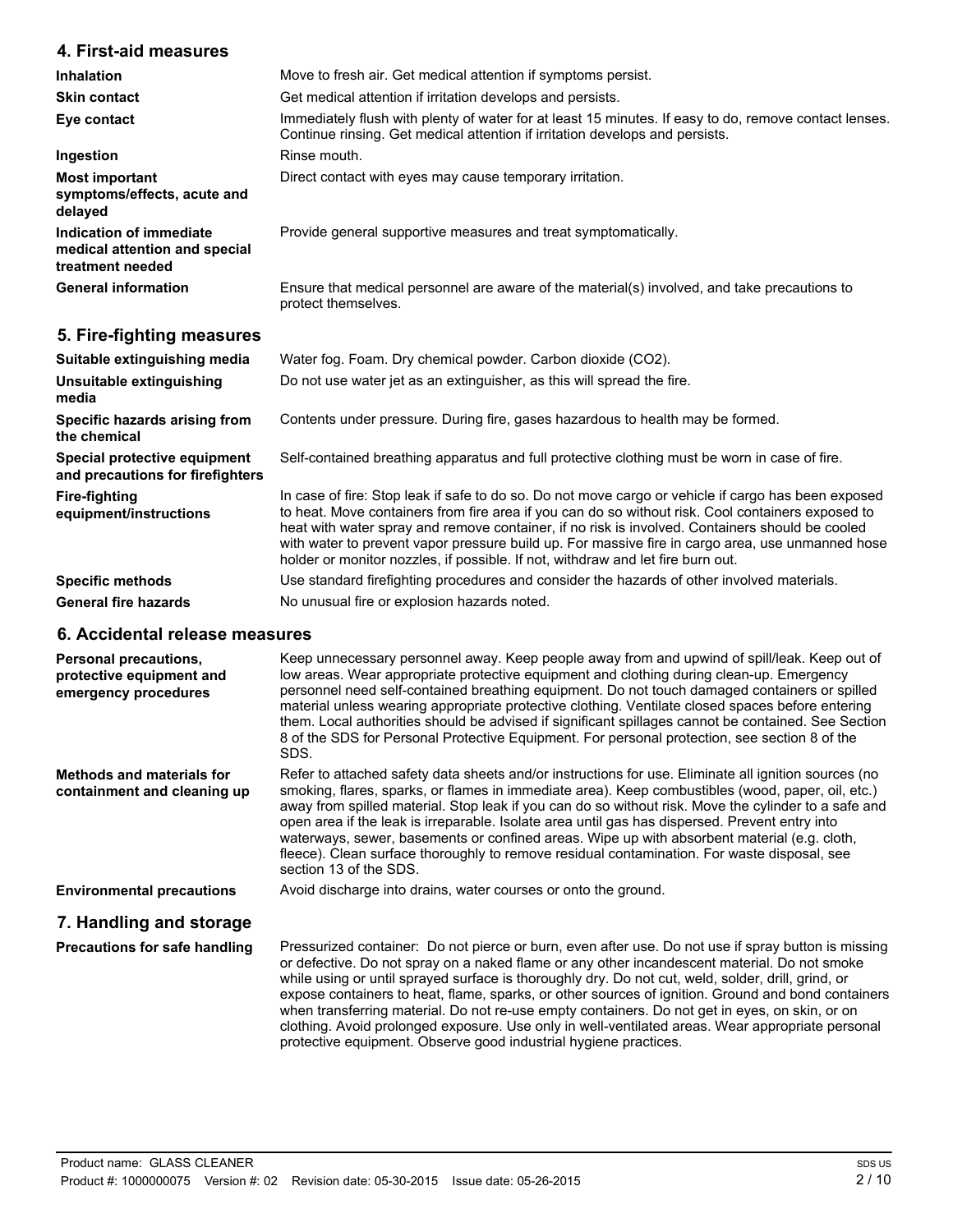Level 1 Aerosol.

Pressurized container. Protect from sunlight and do not expose to temperatures exceeding 50°C/122 °F. Do not puncture, incinerate or crush. Do not handle or store near an open flame, heat or other sources of ignition. Keep containers tightly closed in a dry, cool and well-ventilated place. Refrigeration recommended. Store away from incompatible materials (see Section 10 of the SDS).

#### **8. Exposure controls/personal protection**

#### **Occupational exposure limits**

#### **US. OSHA Table Z-1 Limits for Air Contaminants (29 CFR 1910.1000)**

| <b>Components</b>                                                                                   | <b>Type</b> |                                                |                                   | Value                                                                                                                                                                                                                                                                                                                                                                                                  |
|-----------------------------------------------------------------------------------------------------|-------------|------------------------------------------------|-----------------------------------|--------------------------------------------------------------------------------------------------------------------------------------------------------------------------------------------------------------------------------------------------------------------------------------------------------------------------------------------------------------------------------------------------------|
| 2-Butoxyethanol (CAS<br>$111 - 76 - 2$                                                              | PEL         |                                                |                                   | 240 mg/m3                                                                                                                                                                                                                                                                                                                                                                                              |
|                                                                                                     |             |                                                |                                   | 50 ppm                                                                                                                                                                                                                                                                                                                                                                                                 |
| Ethyl Alcohol (CAS 64-17-5)                                                                         | <b>PEL</b>  |                                                |                                   | 1900 mg/m3                                                                                                                                                                                                                                                                                                                                                                                             |
|                                                                                                     |             |                                                |                                   | 1000 ppm                                                                                                                                                                                                                                                                                                                                                                                               |
| Propane (CAS 74-98-6)                                                                               | PEL         |                                                |                                   | 1800 mg/m3                                                                                                                                                                                                                                                                                                                                                                                             |
|                                                                                                     |             |                                                |                                   | 1000 ppm                                                                                                                                                                                                                                                                                                                                                                                               |
| <b>US. ACGIH Threshold Limit Values</b>                                                             |             |                                                |                                   |                                                                                                                                                                                                                                                                                                                                                                                                        |
| <b>Components</b>                                                                                   | <b>Type</b> |                                                |                                   | <b>Value</b>                                                                                                                                                                                                                                                                                                                                                                                           |
| 2-Butoxyethanol (CAS<br>$111 - 76 - 2)$                                                             | <b>TWA</b>  |                                                |                                   | 20 ppm                                                                                                                                                                                                                                                                                                                                                                                                 |
| Butane (CAS 106-97-8)                                                                               | <b>STEL</b> |                                                |                                   | 1000 ppm                                                                                                                                                                                                                                                                                                                                                                                               |
| Ethyl Alcohol (CAS 64-17-5)                                                                         | <b>STEL</b> |                                                |                                   | 1000 ppm                                                                                                                                                                                                                                                                                                                                                                                               |
| US. NIOSH: Pocket Guide to Chemical Hazards                                                         |             |                                                |                                   |                                                                                                                                                                                                                                                                                                                                                                                                        |
| <b>Components</b>                                                                                   | <b>Type</b> |                                                |                                   | <b>Value</b>                                                                                                                                                                                                                                                                                                                                                                                           |
| 2-Butoxyethanol (CAS<br>$111 - 76 - 2)$                                                             | <b>TWA</b>  |                                                |                                   | 24 mg/m3                                                                                                                                                                                                                                                                                                                                                                                               |
|                                                                                                     |             |                                                |                                   | 5 ppm                                                                                                                                                                                                                                                                                                                                                                                                  |
| Butane (CAS 106-97-8)                                                                               | <b>TWA</b>  |                                                |                                   | 1900 mg/m3                                                                                                                                                                                                                                                                                                                                                                                             |
|                                                                                                     |             |                                                |                                   | 800 ppm                                                                                                                                                                                                                                                                                                                                                                                                |
| Ethyl Alcohol (CAS 64-17-5)                                                                         | <b>TWA</b>  |                                                |                                   | 1900 mg/m3                                                                                                                                                                                                                                                                                                                                                                                             |
|                                                                                                     |             |                                                |                                   | 1000 ppm                                                                                                                                                                                                                                                                                                                                                                                               |
| Propane (CAS 74-98-6)                                                                               | <b>TWA</b>  |                                                |                                   | 1800 mg/m3                                                                                                                                                                                                                                                                                                                                                                                             |
|                                                                                                     |             |                                                |                                   | 1000 ppm                                                                                                                                                                                                                                                                                                                                                                                               |
| <b>Biological limit values</b>                                                                      |             |                                                |                                   |                                                                                                                                                                                                                                                                                                                                                                                                        |
| <b>ACGIH Biological Exposure Indices</b>                                                            |             |                                                |                                   |                                                                                                                                                                                                                                                                                                                                                                                                        |
| <b>Components</b>                                                                                   | Value       | <b>Determinant</b>                             | <b>Specimen</b>                   | <b>Sampling Time</b>                                                                                                                                                                                                                                                                                                                                                                                   |
|                                                                                                     |             |                                                | Creatinine in                     | $\star$                                                                                                                                                                                                                                                                                                                                                                                                |
| 2-Butoxyethanol (CAS<br>$111 - 76 - 2)$                                                             | $200$ mg/g  | Butoxyacetic<br>acid (BAA),<br>with hydrolysis | urine                             |                                                                                                                                                                                                                                                                                                                                                                                                        |
| * - For sampling details, please see the source document.                                           |             |                                                |                                   |                                                                                                                                                                                                                                                                                                                                                                                                        |
| <b>Exposure guidelines</b>                                                                          |             |                                                |                                   |                                                                                                                                                                                                                                                                                                                                                                                                        |
|                                                                                                     |             |                                                |                                   |                                                                                                                                                                                                                                                                                                                                                                                                        |
| US - California OELs: Skin designation                                                              |             |                                                |                                   |                                                                                                                                                                                                                                                                                                                                                                                                        |
| 2-Butoxyethanol (CAS 111-76-2)<br>US - Minnesota Haz Subs: Skin designation applies                 |             |                                                | Can be absorbed through the skin. |                                                                                                                                                                                                                                                                                                                                                                                                        |
| 2-Butoxyethanol (CAS 111-76-2)<br>US - Tennesse OELs: Skin designation                              |             |                                                | Skin designation applies.         |                                                                                                                                                                                                                                                                                                                                                                                                        |
| 2-Butoxyethanol (CAS 111-76-2)                                                                      |             |                                                | Can be absorbed through the skin. |                                                                                                                                                                                                                                                                                                                                                                                                        |
| US NIOSH Pocket Guide to Chemical Hazards: Skin designation                                         |             |                                                |                                   |                                                                                                                                                                                                                                                                                                                                                                                                        |
| 2-Butoxyethanol (CAS 111-76-2)<br>US. OSHA Table Z-1 Limits for Air Contaminants (29 CFR 1910.1000) |             |                                                | Can be absorbed through the skin. |                                                                                                                                                                                                                                                                                                                                                                                                        |
| 2-Butoxyethanol (CAS 111-76-2)                                                                      |             |                                                | Can be absorbed through the skin. |                                                                                                                                                                                                                                                                                                                                                                                                        |
| Appropriate engineering<br>controls                                                                 |             |                                                |                                   | Good general ventilation (typically 10 air changes per hour) should be used. Ventilation rates<br>should be matched to conditions. If applicable, use process enclosures, local exhaust ventilation,<br>or other engineering controls to maintain airborne levels below recommended exposure limits. If<br>exposure limits have not been established, maintain airborne levels to an acceptable level. |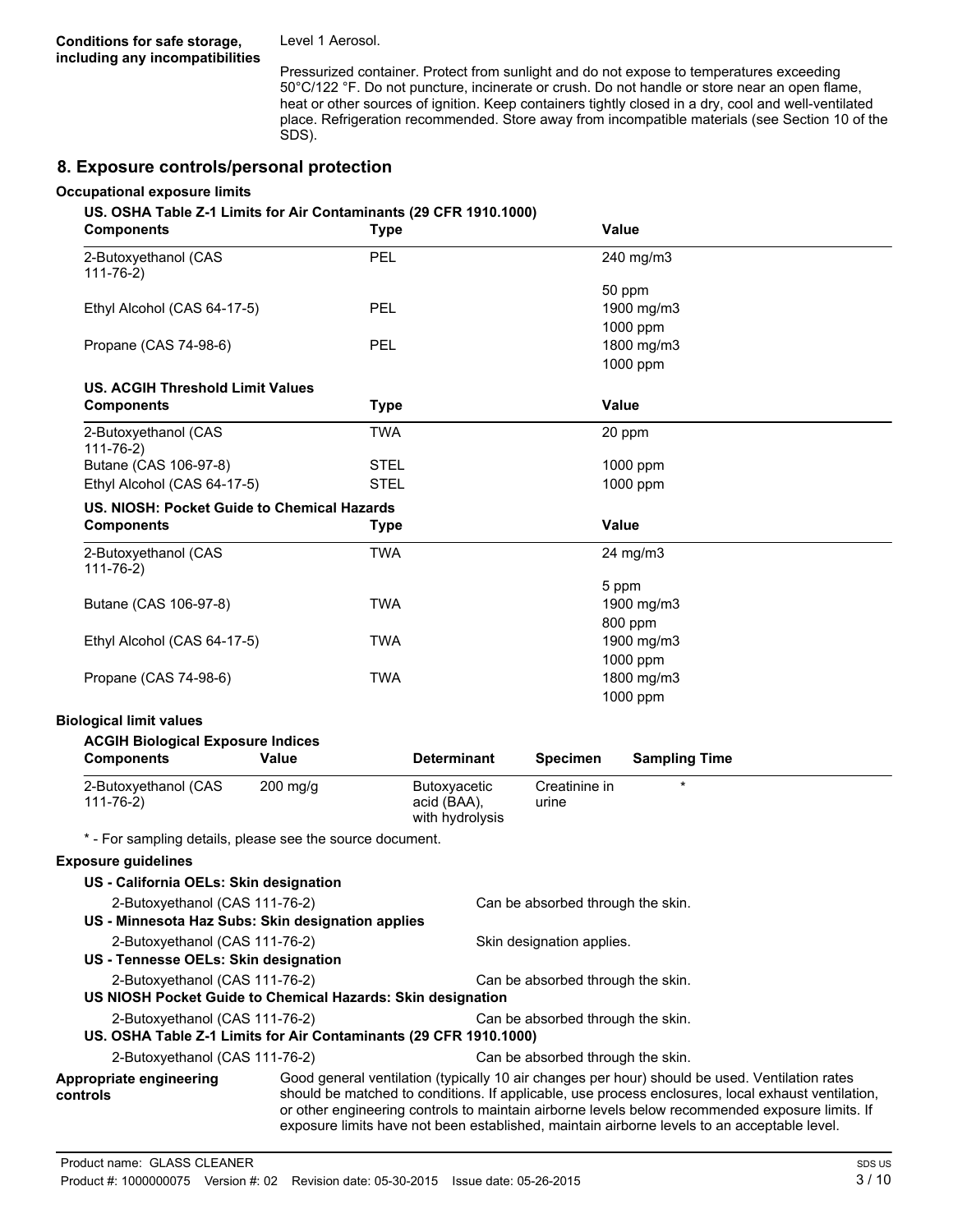#### **Individual protection measures, such as personal protective equipment**

| <b>Eye/face protection</b>        | If contact is likely, safety glasses with side shields are recommended.                                                                                                                                                                                                                                                                                                              |  |
|-----------------------------------|--------------------------------------------------------------------------------------------------------------------------------------------------------------------------------------------------------------------------------------------------------------------------------------------------------------------------------------------------------------------------------------|--|
| <b>Hand protection</b>            | For prolonged or repeated skin contact use suitable protective gloves.                                                                                                                                                                                                                                                                                                               |  |
| <b>Skin protection</b>            |                                                                                                                                                                                                                                                                                                                                                                                      |  |
| Other                             | Wear suitable protective clothing.                                                                                                                                                                                                                                                                                                                                                   |  |
| <b>Respiratory protection</b>     | If permissible levels are exceeded use NIOSH mechanical filter / organic vapor cartridge or an<br>air-supplied respirator. If engineering controls do not maintain airborne concentrations below<br>recommended exposure limits (where applicable) or to an acceptable level (in countries where<br>exposure limits have not been established), an approved respirator must be worn. |  |
| <b>Thermal hazards</b>            | Wear appropriate thermal protective clothing, when necessary.                                                                                                                                                                                                                                                                                                                        |  |
| General hygiene<br>considerations | When using do not smoke. Always observe good personal hygiene measures, such as washing<br>after handling the material and before eating, drinking, and/or smoking. Routinely wash work<br>clothing and protective equipment to remove contaminants.                                                                                                                                 |  |

## **9. Physical and chemical properties**

| Clear.                                       |
|----------------------------------------------|
| Gas.                                         |
| Aerosol. Liquefied gas.                      |
| Light yellow.                                |
| Characteristic.                              |
| Not available.                               |
| 9.1 - 10.1 estimated                         |
| Not available.                               |
| 212 °F (100 °C) estimated                    |
| -156.0 °F (-104.4 °C) Propellant estimated   |
| Not available.                               |
| Not available.                               |
| Upper/lower flammability or explosive limits |
| Not available.                               |
| Not available.                               |
| Not available.                               |
| Not available.                               |
| 80 - 100 psig @70F estimated                 |
| Not available.                               |
| Not available.                               |
|                                              |
| Not available.                               |
| Not available.                               |
| Not available.                               |
| Not available.                               |
| Not available.                               |
|                                              |
| Aerosol spray enclosed space                 |
| > 2.52 g/cm3 Tested                          |
| < 15 cm Tested estimated                     |
|                                              |
|                                              |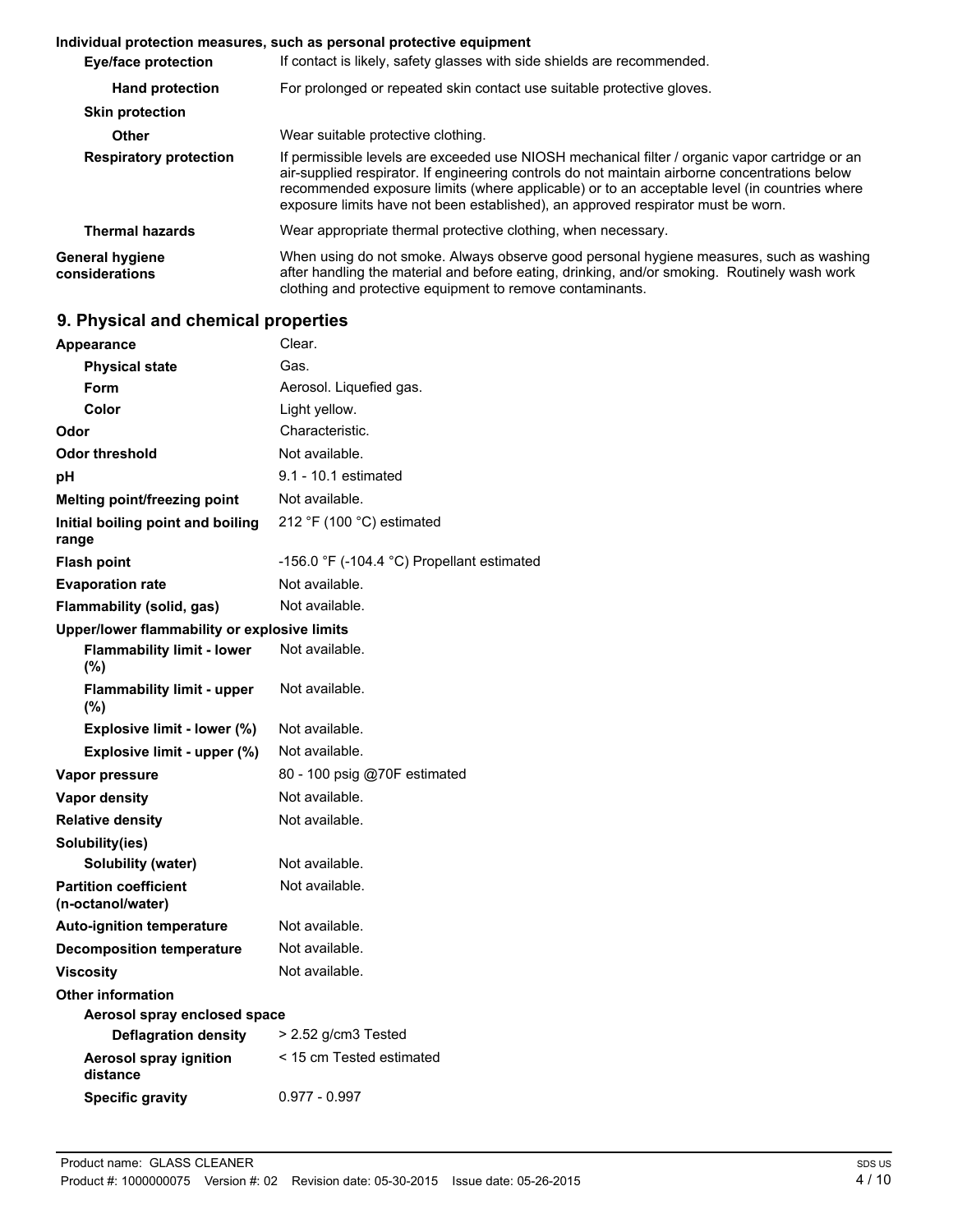## **10. Stability and reactivity**

| <b>Reactivity</b>                            | The product is stable and non-reactive under normal conditions of use, storage and transport.                                                     |
|----------------------------------------------|---------------------------------------------------------------------------------------------------------------------------------------------------|
| <b>Chemical stability</b>                    | Material is stable under normal conditions.                                                                                                       |
| <b>Possibility of hazardous</b><br>reactions | No dangerous reaction known under conditions of normal use. Hazardous polymerization does not<br>occur.                                           |
| <b>Conditions to avoid</b>                   | Avoid heat, sparks, open flames and other ignition sources. Avoid temperatures exceeding the<br>flash point. Contact with incompatible materials. |
| Incompatible materials                       | Strong oxidizing agents.                                                                                                                          |
| <b>Hazardous decomposition</b><br>products   | No hazardous decomposition products are known.                                                                                                    |

## **11. Toxicological information**

#### **Information on likely routes of exposure**

| Ingestion                                                                          | Expected to be a low ingestion hazard.                                                                                                                      |
|------------------------------------------------------------------------------------|-------------------------------------------------------------------------------------------------------------------------------------------------------------|
| <b>Inhalation</b>                                                                  | Prolonged inhalation may be harmful.                                                                                                                        |
| <b>Skin contact</b>                                                                | No adverse effects due to skin contact are expected.                                                                                                        |
|                                                                                    | 2-Butoxy ethanol may be absorbed through the skin in toxic amounts if contact is repeated and<br>prolonged. These effects have not been observed in humans. |
| Eye contact                                                                        | Direct contact with eyes may cause temporary irritation.                                                                                                    |
| Symptoms related to the<br>physical, chemical and<br>toxicological characteristics | Direct contact with eyes may cause temporary irritation.                                                                                                    |
| Information on toxicological effects                                               |                                                                                                                                                             |

**Acute toxicity** May be harmful if swallowed. May be harmful in contact with skin. May be harmful if inhaled. Expected to be a low hazard for usual industrial or commercial handling by trained personnel.

| <b>Components</b>              | <b>Species</b> | <b>Test Results</b>    |
|--------------------------------|----------------|------------------------|
| 2-Butoxyethanol (CAS 111-76-2) |                |                        |
| <b>Acute</b>                   |                |                        |
| Dermal                         |                |                        |
| LD50                           | Guinea pig     | 230 ml/kg, 24 Hours    |
|                                |                | 7.3 ml/kg, 4 Days      |
|                                | Rabbit         | 450 ml/kg, 24 Hours    |
|                                |                | 435 mg/kg, 24 Hours    |
|                                |                | 0.63 ml/kg             |
|                                | Rat            | > 2000 mg/kg, 24 Hours |
| Inhalation                     |                |                        |
| LC50                           | Rabbit         | 400 ppm, 7 Hours       |
|                                | Rat            | 450 ppm, 4 Hours       |
| Oral                           |                |                        |
| LD100                          | Rabbit         | 695 mg/kg              |
| LD50                           | Dog            | > 695 mg/kg            |
|                                | Guinea pig     | 1200 mg/kg             |
|                                | Rat            | 530 - 2800 mg/kg       |
| Butane (CAS 106-97-8)          |                |                        |
| <b>Acute</b>                   |                |                        |
| Inhalation                     |                |                        |
| <b>LC50</b>                    | Mouse          | 1237 mg/l, 120 Minutes |
|                                |                | 52 %, 120 Minutes      |
|                                | Rat            | 1355 mg/l              |
|                                |                |                        |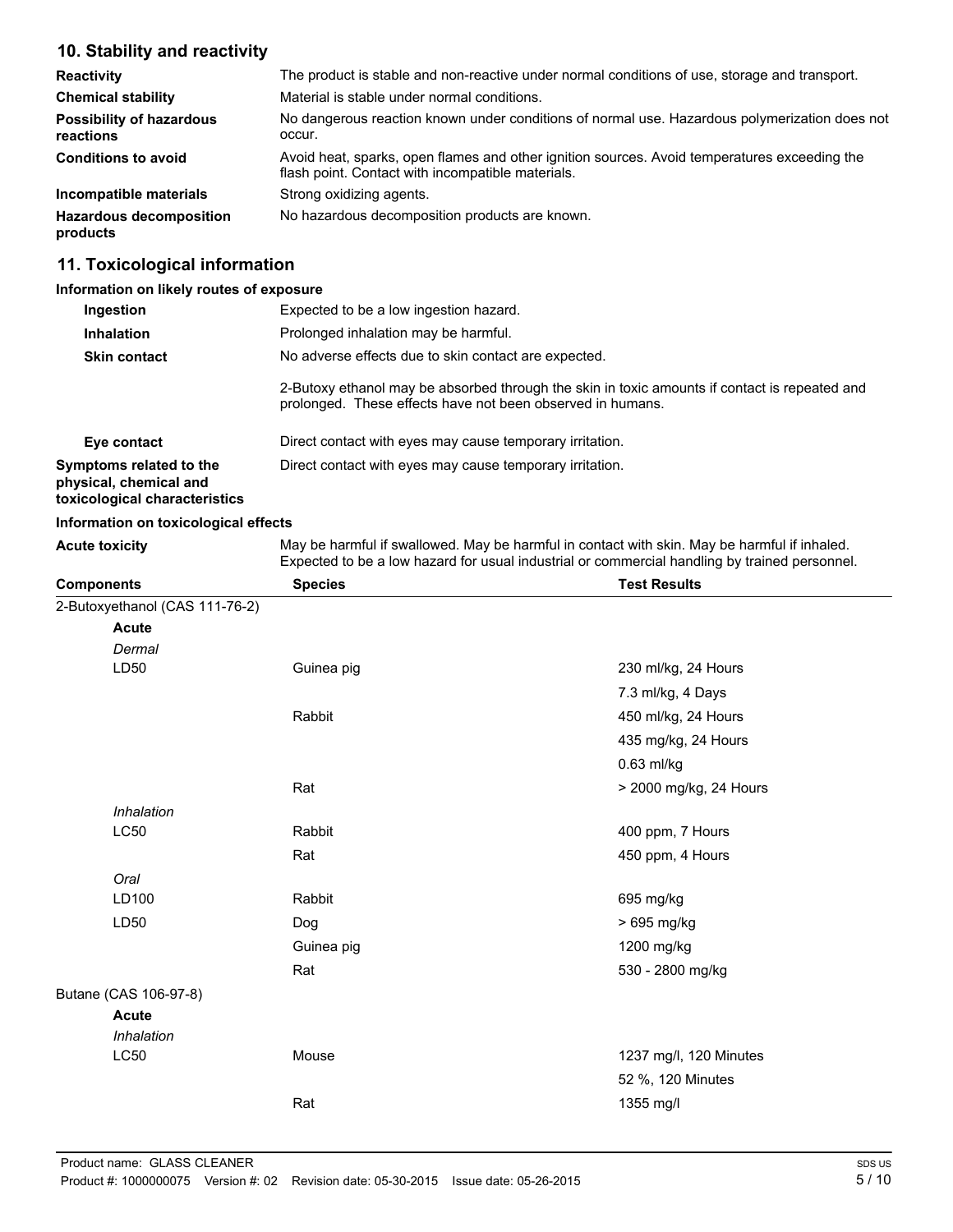| <b>Components</b>                                      | <b>Species</b>                                                                                                                                              | <b>Test Results</b>                                 |
|--------------------------------------------------------|-------------------------------------------------------------------------------------------------------------------------------------------------------------|-----------------------------------------------------|
| Ethyl Alcohol (CAS 64-17-5)                            |                                                                                                                                                             |                                                     |
| <b>Acute</b>                                           |                                                                                                                                                             |                                                     |
| Inhalation                                             |                                                                                                                                                             |                                                     |
| <b>LC50</b>                                            | Cat                                                                                                                                                         | 85.41 mg/l, 4.5 Hours                               |
|                                                        |                                                                                                                                                             | 43.68 mg/l, 6 Hours                                 |
|                                                        | Mouse                                                                                                                                                       | > 60000 ppm                                         |
|                                                        |                                                                                                                                                             | 79.43 mg/l, 134 Minutes                             |
|                                                        | Rat                                                                                                                                                         | > 115.9 mg/l, 4 Hours                               |
|                                                        |                                                                                                                                                             | 51.3 mg/l, 6 Hours                                  |
| Oral                                                   |                                                                                                                                                             |                                                     |
| LD50                                                   | Monkey                                                                                                                                                      | 6000 mg/kg                                          |
|                                                        | Mouse                                                                                                                                                       | 10500 ml/kg                                         |
|                                                        | Rat                                                                                                                                                         | 1187 - 2769 mg/kg                                   |
|                                                        |                                                                                                                                                             | 7800 ml/kg                                          |
| Propane (CAS 74-98-6)                                  |                                                                                                                                                             |                                                     |
| <b>Acute</b>                                           |                                                                                                                                                             |                                                     |
| Inhalation                                             |                                                                                                                                                             |                                                     |
| <b>LC50</b>                                            | Mouse                                                                                                                                                       | 1237 mg/l, 120 Minutes                              |
|                                                        |                                                                                                                                                             | 52 %, 120 Minutes                                   |
|                                                        | Rat                                                                                                                                                         | 1355 mg/l                                           |
|                                                        |                                                                                                                                                             | 658 mg/l/4h                                         |
|                                                        |                                                                                                                                                             |                                                     |
|                                                        | * Estimates for product may be based on additional component data not shown.                                                                                |                                                     |
| <b>Skin corrosion/irritation</b>                       | May be irritating to the skin. Prolonged skin contact may cause temporary irritation.                                                                       |                                                     |
| Serious eye damage/eye<br>irritation                   | Direct contact with eyes may cause temporary irritation. May be irritating to eyes.                                                                         |                                                     |
| Respiratory or skin sensitization                      |                                                                                                                                                             |                                                     |
| <b>Respiratory sensitization</b>                       | Not a respiratory sensitizer.                                                                                                                               |                                                     |
| <b>Skin sensitization</b>                              | This product is not expected to cause skin sensitization.                                                                                                   |                                                     |
| <b>Germ cell mutagenicity</b>                          | No data available to indicate product or any components present at greater than 0.1% are<br>mutagenic or genotoxic.                                         |                                                     |
| Carcinogenicity                                        | This product is not considered to be a carcinogen by IARC, ACGIH, NTP, or OSHA.                                                                             |                                                     |
| IARC Monographs. Overall Evaluation of Carcinogenicity |                                                                                                                                                             |                                                     |
| 2-Butoxyethanol (CAS 111-76-2)                         | OSHA Specifically Regulated Substances (29 CFR 1910.1001-1050)                                                                                              | 3 Not classifiable as to carcinogenicity to humans. |
| Not listed.                                            |                                                                                                                                                             |                                                     |
| <b>Reproductive toxicity</b>                           | This product is not expected to cause reproductive or developmental effects.                                                                                |                                                     |
| Specific target organ toxicity -<br>single exposure    | Not classified.                                                                                                                                             |                                                     |
| Specific target organ toxicity -<br>repeated exposure  | Not classified.                                                                                                                                             |                                                     |
| <b>Aspiration hazard</b>                               | Not an aspiration hazard. Not likely, due to the form of the product.                                                                                       |                                                     |
| <b>Chronic effects</b>                                 | Prolonged inhalation may be harmful. May be harmful if absorbed through skin.                                                                               |                                                     |
|                                                        | 2-Butoxy ethanol may be absorbed through the skin in toxic amounts if contact is repeated and<br>prolonged. These effects have not been observed in humans. |                                                     |

## **12. Ecological information**

**Ecotoxicity Harmful to aquatic life.**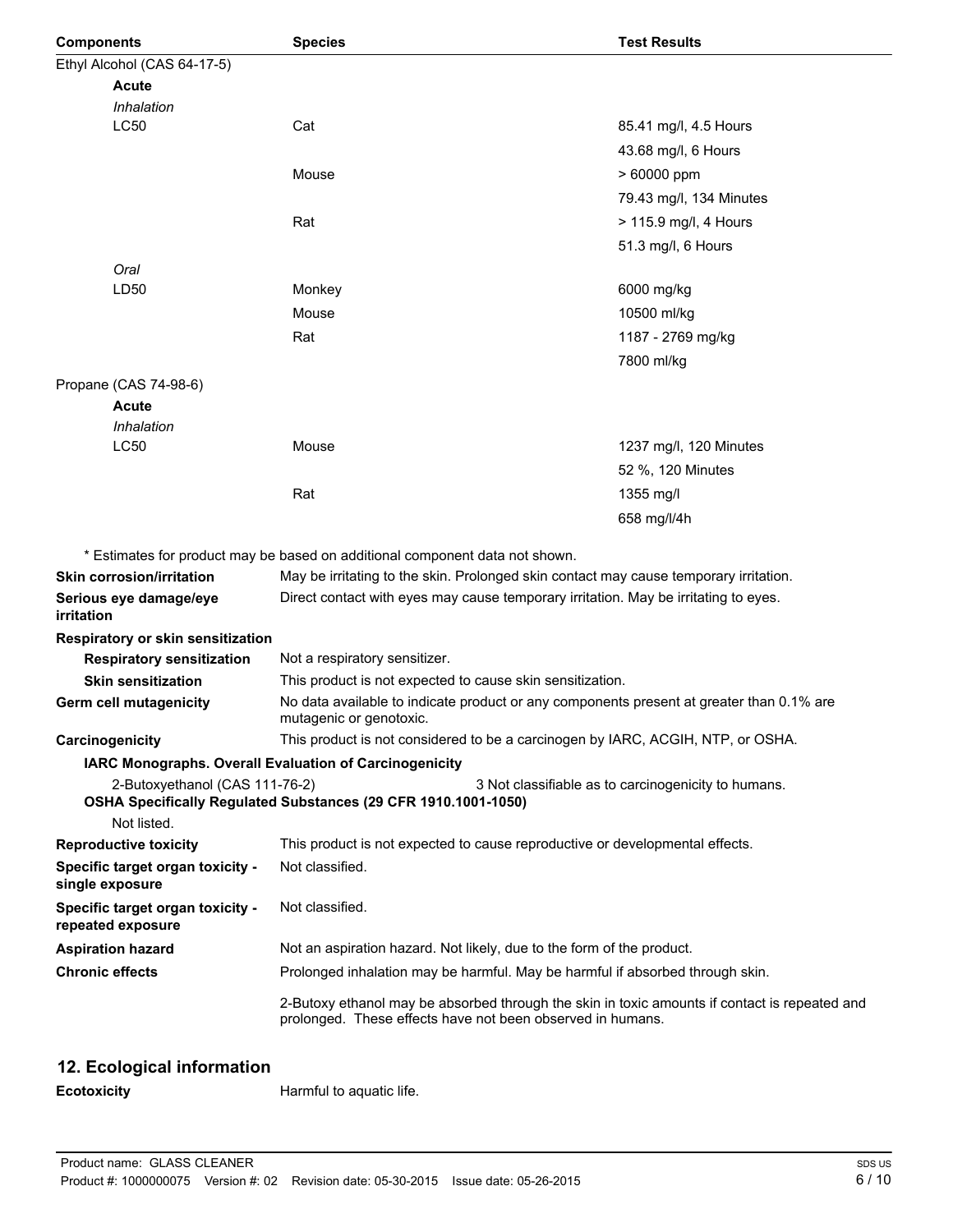| <b>Product</b>                                    |                                                                                                                                                                                            | <b>Species</b>                                                               | <b>Test Results</b>                 |
|---------------------------------------------------|--------------------------------------------------------------------------------------------------------------------------------------------------------------------------------------------|------------------------------------------------------------------------------|-------------------------------------|
| <b>GLASS CLEANER (CAS Mixture)</b>                |                                                                                                                                                                                            |                                                                              |                                     |
| <b>Aquatic</b>                                    |                                                                                                                                                                                            |                                                                              |                                     |
| Crustacea                                         | EC <sub>50</sub>                                                                                                                                                                           | Daphnia                                                                      | 13838.1602 mg/l, 48 hours estimated |
| <b>Components</b>                                 |                                                                                                                                                                                            | <b>Species</b>                                                               | <b>Test Results</b>                 |
| 2-Butoxyethanol (CAS 111-76-2)                    |                                                                                                                                                                                            |                                                                              |                                     |
| <b>Aquatic</b>                                    |                                                                                                                                                                                            |                                                                              |                                     |
| Fish                                              | <b>LC50</b>                                                                                                                                                                                | Inland silverside (Menidia beryllina)                                        | 1250 mg/l, 96 hours                 |
| Ethyl Alcohol (CAS 64-17-5)                       |                                                                                                                                                                                            |                                                                              |                                     |
| <b>Aquatic</b>                                    |                                                                                                                                                                                            |                                                                              |                                     |
| Crustacea                                         | <b>EC50</b>                                                                                                                                                                                | Water flea (Daphnia magna)                                                   | 7700 - 11200 mg/l, 48 hours         |
| Fish                                              | <b>LC50</b>                                                                                                                                                                                | Fathead minnow (Pimephales promelas) > 100.1 mg/l, 96 hours                  |                                     |
|                                                   |                                                                                                                                                                                            | * Estimates for product may be based on additional component data not shown. |                                     |
| Persistence and degradability                     |                                                                                                                                                                                            | No data is available on the degradability of this product.                   |                                     |
| <b>Bioaccumulative potential</b>                  | No data available.                                                                                                                                                                         |                                                                              |                                     |
| Partition coefficient n-octanol / water (log Kow) |                                                                                                                                                                                            |                                                                              |                                     |
| 2-Butoxyethanol                                   |                                                                                                                                                                                            | 0.83                                                                         |                                     |
| <b>Butane</b>                                     |                                                                                                                                                                                            | 2.89                                                                         |                                     |
| Ethyl Alcohol                                     |                                                                                                                                                                                            | $-0.31$                                                                      |                                     |
| Propane                                           |                                                                                                                                                                                            | 2.36                                                                         |                                     |
| <b>Mobility in soil</b>                           | No data available.                                                                                                                                                                         |                                                                              |                                     |
| Other adverse effects                             | No other adverse environmental effects (e.g. ozone depletion, photochemical ozone creation<br>potential, endocrine disruption, global warming potential) are expected from this component. |                                                                              |                                     |
| 49 Dispesal sepaidevations                        |                                                                                                                                                                                            |                                                                              |                                     |

## **13. Disposal considerations**

| <b>Disposal instructions</b>             | Consult authorities before disposal. Contents under pressure. Do not puncture, incinerate or crush.<br>Dispose of contents/container in accordance with local/regional/national/international regulations.                                       |  |
|------------------------------------------|--------------------------------------------------------------------------------------------------------------------------------------------------------------------------------------------------------------------------------------------------|--|
| Local disposal regulations               | Dispose in accordance with all applicable regulations.                                                                                                                                                                                           |  |
| Hazardous waste code                     | The waste code should be assigned in discussion between the user, the producer and the waste<br>disposal company.                                                                                                                                |  |
| Waste from residues / unused<br>products | Dispose of in accordance with local regulations. Empty containers or liners may retain some<br>product residues. This material and its container must be disposed of in a safe manner (see:<br>Disposal instructions).                           |  |
| Contaminated packaging                   | Empty containers should be taken to an approved waste handling site for recycling or disposal.<br>Since emptied containers may retain product residue, follow label warnings even after container is<br>emptied. Do not re-use empty containers. |  |

## **14. Transport information**

| <b>DOT</b>                  |                                                                                                      |
|-----------------------------|------------------------------------------------------------------------------------------------------|
| UN number                   | UN1950                                                                                               |
| UN proper shipping name     | Aerosols                                                                                             |
| Transport hazard class(es)  |                                                                                                      |
| <b>Class</b>                | 2.2                                                                                                  |
| <b>Subsidiary risk</b>      | -                                                                                                    |
| Label(s)                    | 2.2                                                                                                  |
| Packing group               | Not applicable.                                                                                      |
|                             | Special precautions for user Read safety instructions, SDS and emergency procedures before handling. |
| <b>Packaging exceptions</b> | 306                                                                                                  |
| Packaging non bulk          | None                                                                                                 |
| Packaging bulk              | None                                                                                                 |

This product meets the exception requirements of section 173.306 as a limited quantity and may be shipped as a limited quantity. Until 12/31/2020, the "Consumer Commodity - ORM-D" marking may still be used in place of the new limited quantity diamond mark for packages of UN 1950 Aerosols. Limited quantities require the limited quantity diamond mark on cartons after 12/31/20 and may be used now in place of the "Consumer Commodity ORM-D" marking and both may be displayed concurrently.

#### **IATA**

| UN number               | UN1950                  |
|-------------------------|-------------------------|
| UN proper shipping name | Aerosols, non-flammable |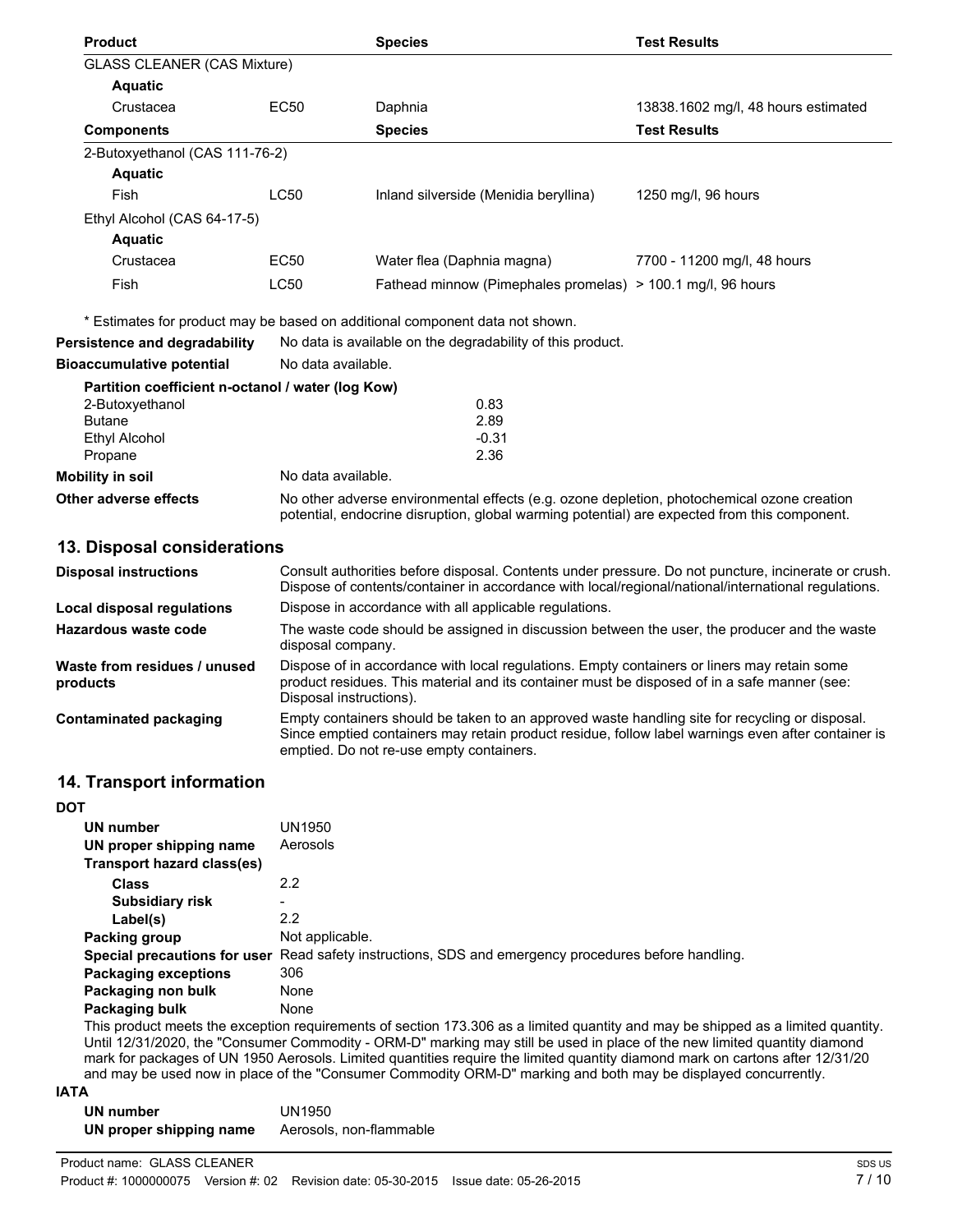| <b>Transport hazard class(es)</b>                                              |                                                                                                      |
|--------------------------------------------------------------------------------|------------------------------------------------------------------------------------------------------|
| <b>Class</b>                                                                   | 2.2                                                                                                  |
| <b>Subsidiary risk</b>                                                         |                                                                                                      |
| Label(s)                                                                       | 2.2                                                                                                  |
| Packing group                                                                  | Not applicable.                                                                                      |
| <b>Environmental hazards</b>                                                   | No.                                                                                                  |
| <b>ERG Code</b>                                                                | 2L                                                                                                   |
| <b>Other information</b>                                                       | Special precautions for user Read safety instructions, SDS and emergency procedures before handling. |
| Passenger and cargo<br>aircraft                                                | Allowed.                                                                                             |
| Cargo aircraft only                                                            | Allowed.                                                                                             |
| <b>Packaging Exceptions</b>                                                    | <b>LTD QTY</b>                                                                                       |
| <b>IMDG</b>                                                                    |                                                                                                      |
| UN number                                                                      | <b>UN1950</b>                                                                                        |
| UN proper shipping name                                                        | <b>AEROSOLS</b>                                                                                      |
| <b>Transport hazard class(es)</b>                                              |                                                                                                      |
| <b>Class</b>                                                                   | 2.2                                                                                                  |
| <b>Subsidiary risk</b>                                                         |                                                                                                      |
| Label(s)                                                                       | 2.2                                                                                                  |
| Packing group                                                                  | Not applicable.                                                                                      |
| <b>Environmental hazards</b>                                                   |                                                                                                      |
| <b>Marine pollutant</b>                                                        | No.                                                                                                  |
| <b>EmS</b>                                                                     | Not available.                                                                                       |
|                                                                                | Special precautions for user Read safety instructions, SDS and emergency procedures before handling. |
| <b>Packaging Exceptions</b>                                                    | <b>LTD OTY</b>                                                                                       |
| Transport in bulk according to<br>Annex II of MARPOL 73/78 and<br>the IBC Code | Not applicable.                                                                                      |







## **15. Regulatory information**

**US federal regulations** This product is a "Hazardous Chemical" as defined by the OSHA Hazard Communication Standard, 29 CFR 1910.1200. All components are on the U.S. EPA TSCA Inventory List.

**TSCA Section 12(b) Export Notification (40 CFR 707, Subpt. D)**

Not regulated.

## **CERCLA Hazardous Substance List (40 CFR 302.4)**

Not listed.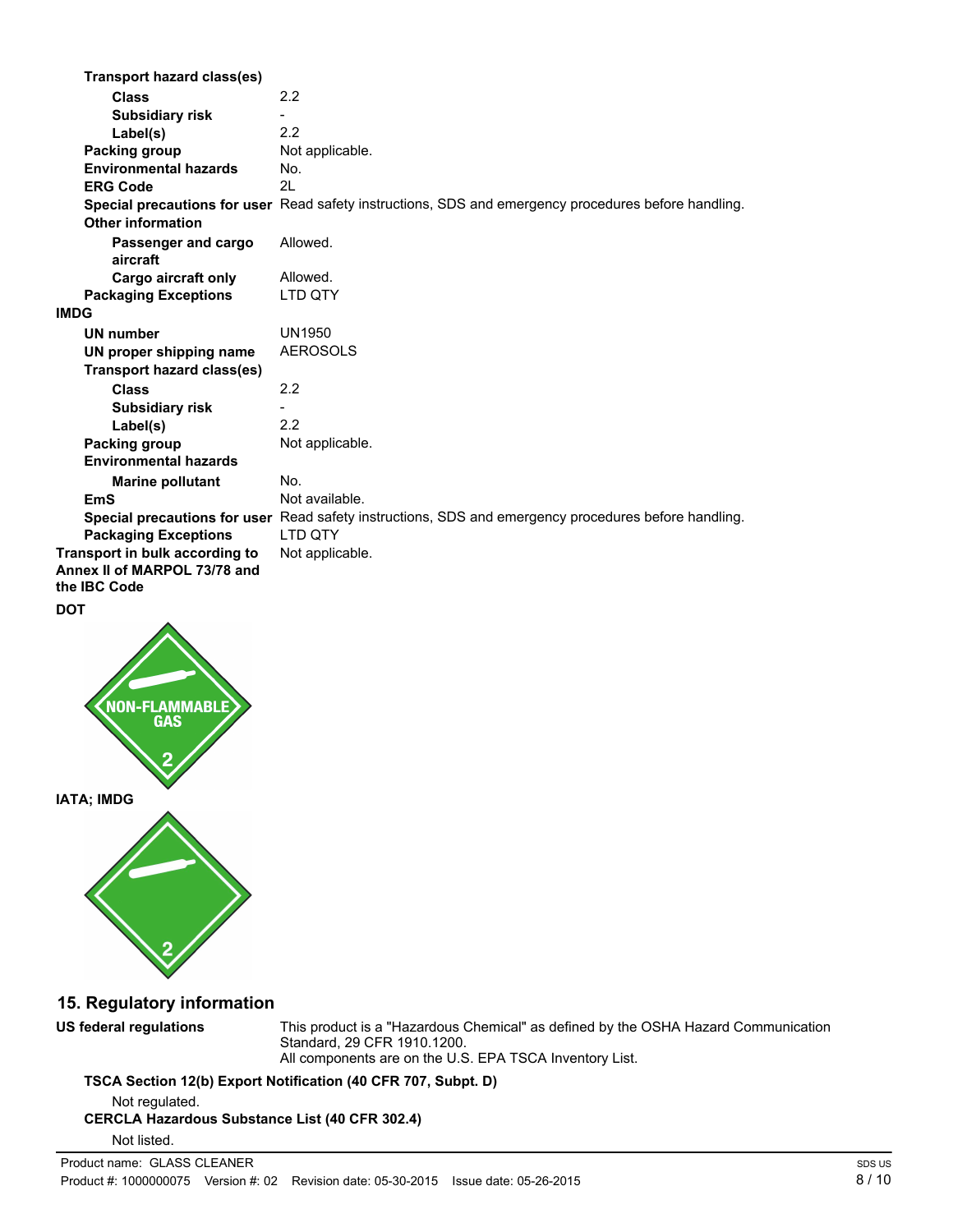#### Not regulated. **OSHA Specifically Regulated Substances (29 CFR 1910.1001-1050)** Not listed. **Superfund Amendments and Reauthorization Act of 1986 (SARA) Hazard categories** Immediate Hazard - No Delayed Hazard - No Fire Hazard - No Pressure Hazard - Yes Reactivity Hazard - No **SARA 302 Extremely hazardous substance** Not listed. **SARA 311/312 Hazardous chemical** No **SARA 313 (TRI reporting)** Not regulated. **Other federal regulations Clean Air Act (CAA) Section 112 Hazardous Air Pollutants (HAPs) List** Not regulated. **Clean Air Act (CAA) Section 112(r) Accidental Release Prevention (40 CFR 68.130)** Butane (CAS 106-97-8) Propane (CAS 74-98-6) **Safe Drinking Water Act (SDWA)** Not regulated. **US state regulations US. Massachusetts RTK - Substance List** 2-Butoxyethanol (CAS 111-76-2) Butane (CAS 106-97-8) Ethyl Alcohol (CAS 64-17-5) Propane (CAS 74-98-6) **US. New Jersey Worker and Community Right-to-Know Act** 2-Butoxyethanol (CAS 111-76-2) Butane (CAS 106-97-8) Ethyl Alcohol (CAS 64-17-5) Propane (CAS 74-98-6) **US. Pennsylvania Worker and Community Right-to-Know Law** 2-Butoxyethanol (CAS 111-76-2) Butane (CAS 106-97-8) Ethyl Alcohol (CAS 64-17-5) Propane (CAS 74-98-6) **US. Rhode Island RTK** Butane (CAS 106-97-8) Propane (CAS 74-98-6) **US. California Proposition 65** California Safe Drinking Water and Toxic Enforcement Act of 1986 (Proposition 65): This material is not known to contain any chemicals currently listed as carcinogens or reproductive toxins. **International Inventories Country(s) or region Inventory name On inventory (yes/no)\*** Australia Australian Inventory of Chemical Substances (AICS) Yes Canada Domestic Substances List (DSL) Yes Canada Non-Domestic Substances List (NDSL) No China **Inventory of Existing Chemical Substances in China (IECSC)** Yes Europe **European Inventory of Existing Commercial Chemical Chemical Chemical Chemical Chemical Chemical Chemical Chemical Chemical Chemical Chemical Chemical Chemical Chemical Chemical Chemical Chemical Chemical Chemical C** Substances (EINECS) Europe **European List of Notified Chemical Substances (ELINCS)** No Notice Note 2014 Japan **Inventory of Existing and New Chemical Substances (ENCS)** No No Korea **Existing Chemicals List (ECL)** No and the existing Chemicals List (ECL) No and the existing Chemicals List (ECL) 9 / 10 Product name: GLASS CLEANER Product #: 1000000075 Version #: 02 Revision date: 05-30-2015 Issue date: 05-26-2015 SDS US

**SARA 304 Emergency release notification**